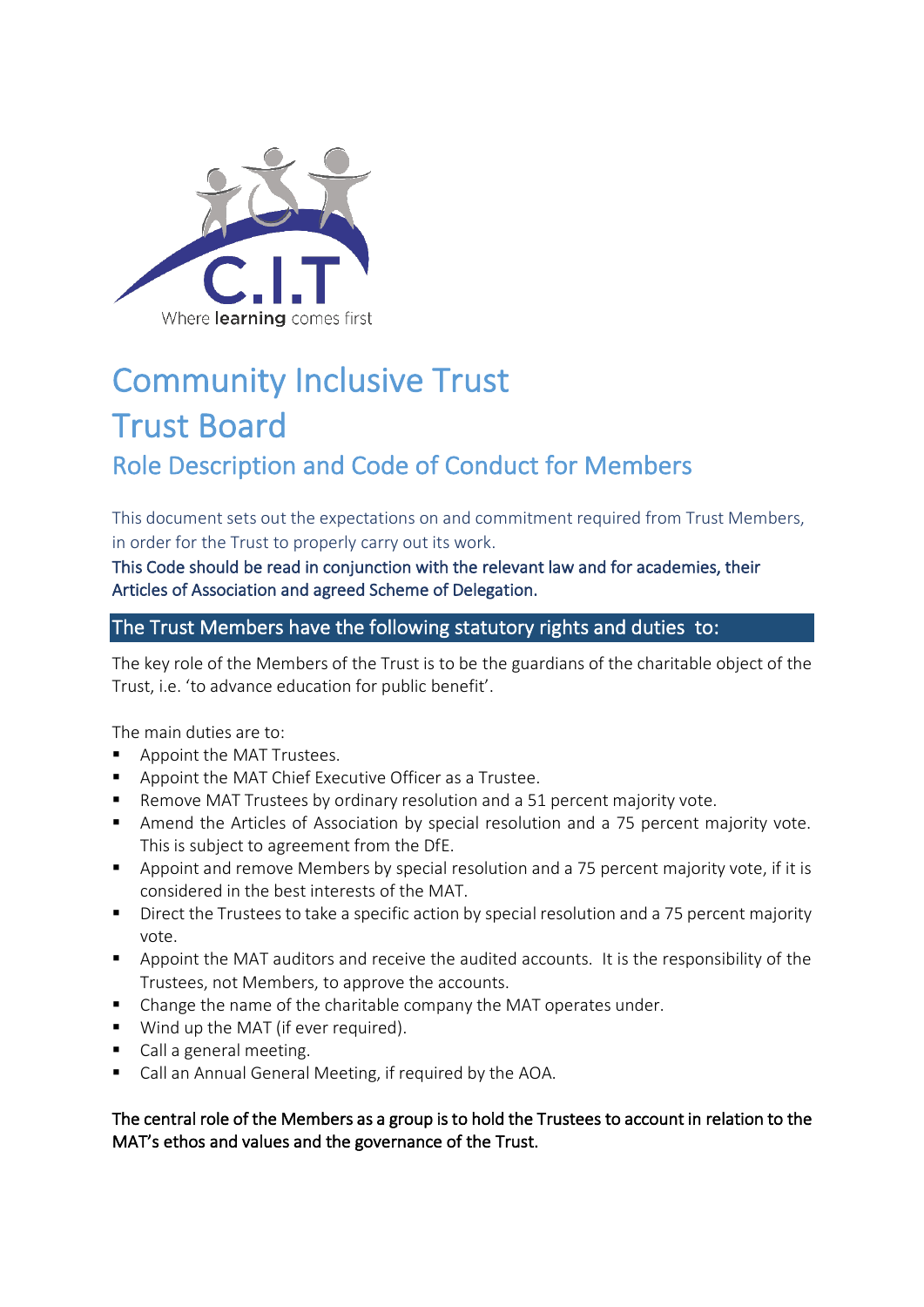# **Code of Conduct**

## **Ethical working**

We work the seven principles of public life (Annex 1) and the framework for ethical leadership in education (Annex 2).

## As individuals Members we agree to the following:

### Role & Responsibilities

- We understand the purpose of the Members is to be 'eyes on, hands off'.
- We understand how the role of the Members differs from and works with others including the Trust Board and the CEO.
- $\blacksquare$  We accept that we have no legal authority to act individually, except when the Members group has given us delegated authority to do so, and therefore we will only speak on behalf of the Members group when we have been specifically authorised to do so.
- $\blacksquare$  We accept collective responsibility for all decisions made by the Members group. This means that we will not speak against majority decisions outside the Members meeting.
- We have a duty to act fairly and without prejudice.
- We will encourage open, ethical governance and will act appropriately.
- We will consider carefully how our decisions may affect the community and schools beyond the jurisdiction of our Trust.
- We will always be mindful of our responsibility to maintain and develop the ethos and reputation of the Trust and its schools.
- In making or responding to criticism or complaints we will follow the procedures established by the Trust Board.
- We will accept and respect the difference in roles between the Members, the Trustees and the CEO, ensuring that we work collectively for the benefit of the organisation.
- We will respect the role of the Trust Board and their responsibility for the governance of the Trust.
- We agree to adhere to the rules and polices and the procedures of the Trust Board as set out by the relevant governing documents and law.
- When formally speaking or writing in our Member role we will ensure our comments reflect current Trust policy, even if they might be different to our personal views.
- When communicating in our private capacity (including on social media) we will be mindful of and strive to uphold the reputation of the organisation.
- $\blacksquare$  We will avoid, as far as possible, becoming involved in any communication which may lead to a conflict of interest with the role of the Members group.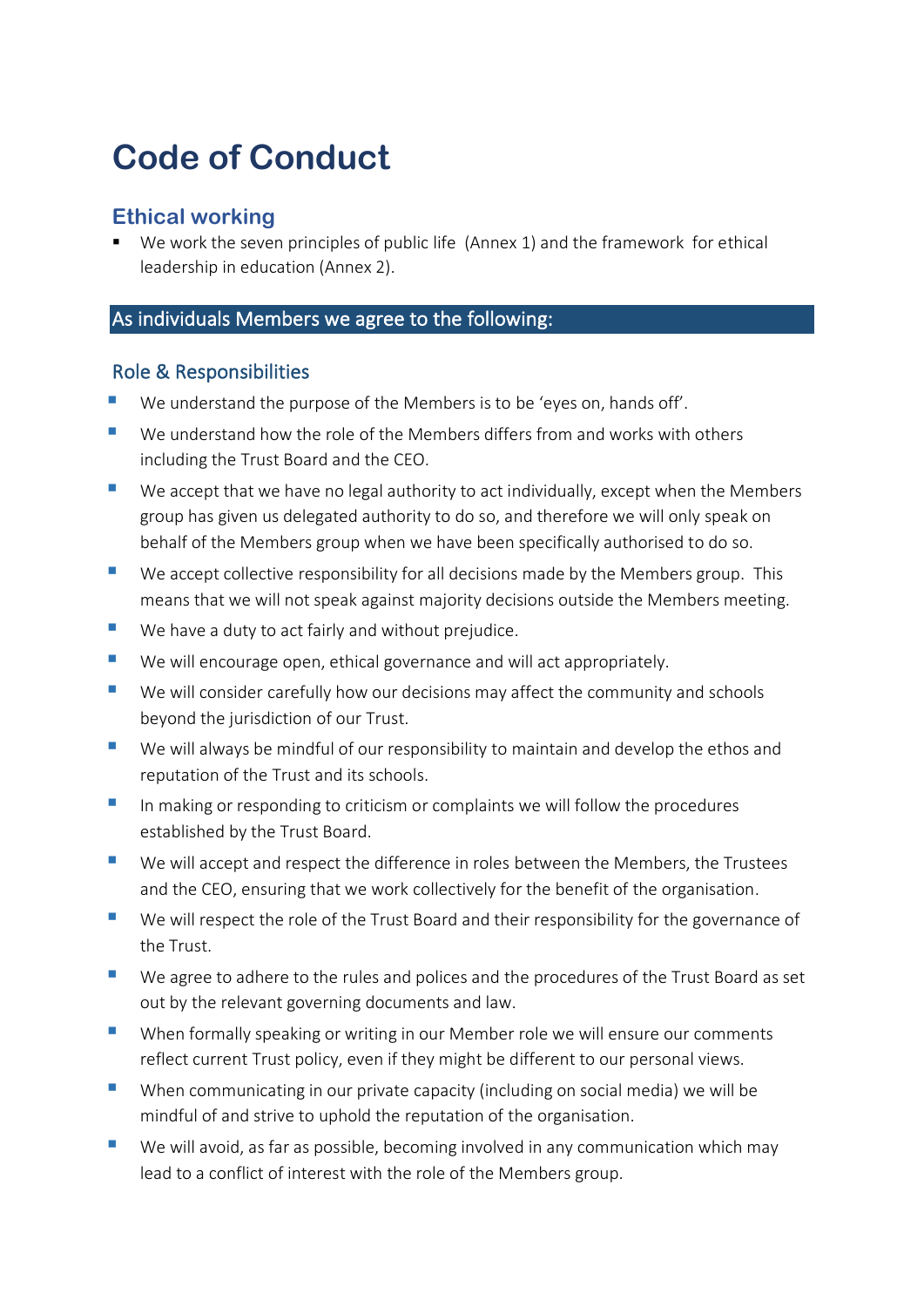## Commitment

- We acknowledge that accepting office as Member involves the commitment of amounts of time and energy.
- We will each involve ourselves actively in the work of the Members group and accept our fair share of responsibilities.
- We will make full efforts to attend all meetings and where we cannot attend explain in advance why we are unable to.
- We will consider seriously our individual and collective needs for induction, training and development, and will undertake relevant training.
- We accept that in the interests of open governance, our full names, date of appointment, terms of office, roles on the Governing Board, attendance records, relevant business and pecuniary interests, category of Governor and the body responsible for appointing us will be published on the Trust's website.
- In the interests of transparency, we accept that information relating to Members will be collected and logged on the DfE's national database of governors (Get Information About Schools).
- We have read and 'Seven principles of public life' (see Annex 1) and will ensure that these principles underpin our conduct as a Member.
- We have read 'The Framework for Ethical Leadership' (see Annex 2) and will endeavour to use this to support ethical decision making as a Member.

## Relationships

- We will strive to work as a team in which constructive working relationships are actively promoted.
- We will express views openly, courteously and respectfully in all our communications with other Members and with the Chair of the Trust Board and the CEO.
- We will support the Chair of the Members group in their role of ensuring appropriate conduct both at meetings and at all times.
- We will confront malpractice by speaking up against and bringing to the attention of the relevant authorities any decisions and actions that conflict with the Seven Principles of Public Life (see Annex 1) or which may place pupils at risk.

## **Confidentiality**

- We will observe complete confidentiality when matters are deemed confidential or where they concern specific named individuals.
- We will exercise the greatest prudence at all times when discussions regarding Trust business arise outside a members group meeting.
- $\blacksquare$  We will not reveal the details of any Members group board vote.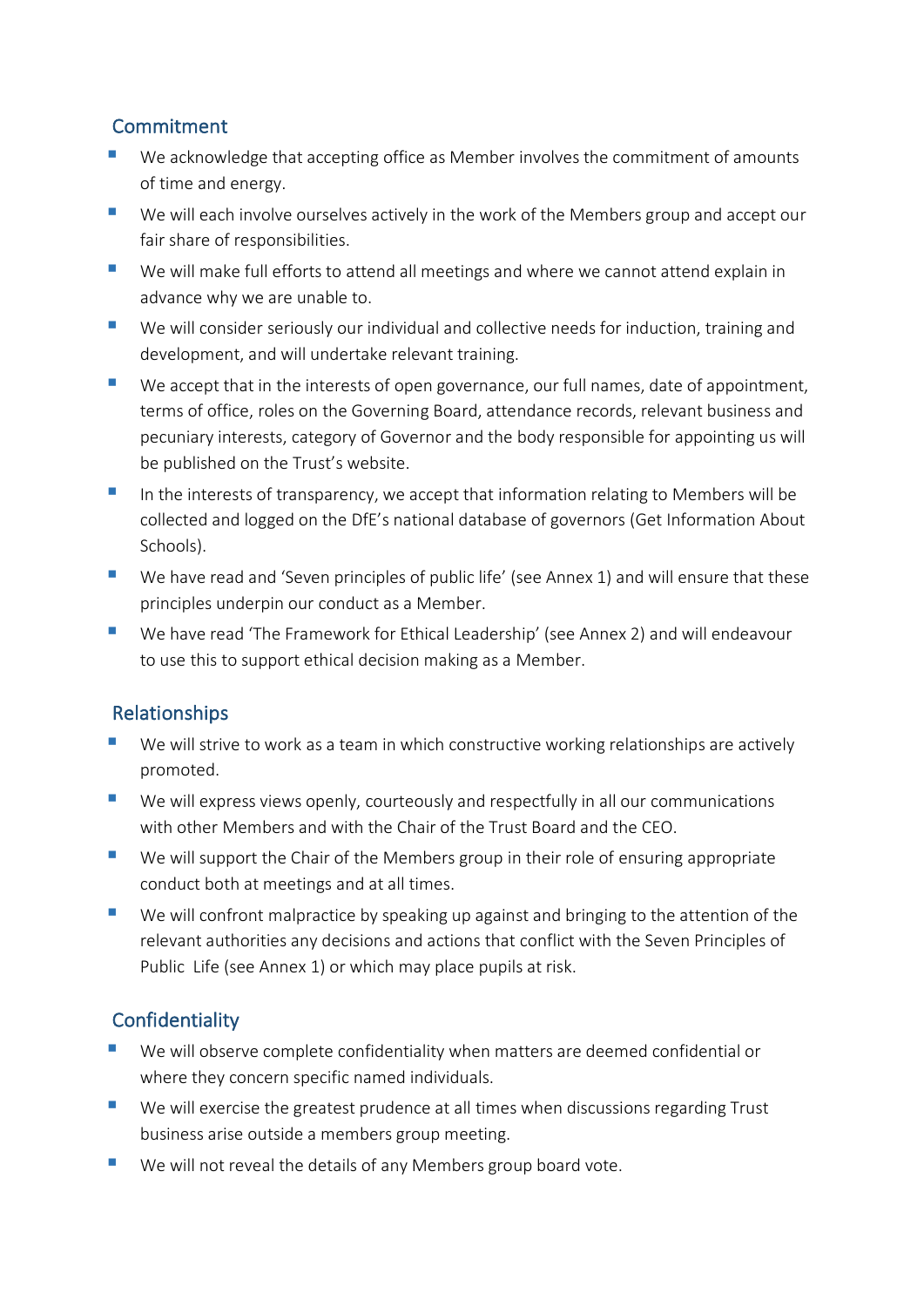$\blacksquare$  We will ensure all confidential papers are held and disposed of appropriately.

## Conflicts of interest

- We will record any pecuniary or other business interest (including those related to people we are connected with) that we have in connection with the Members group business in the Register of Business Interests, and if any such conflicted matter arises in a meeting we will offer to leave the meeting for the appropriate length of time.
- We accept that the Register of Business Interests will be published on the Trust's website.
- We will also declare any conflict of loyalty at the start of any meeting should the situation arise.

#### Ceasing to be a Governor/Trustee/academy committee member

We understand that the requirements relating to confidentiality will continue to apply after a Member leaves office.

## Breach of this Code of Conduct

- If we believe this Code has been breached, we will raise this issue with the Chair and the Chair will investigate; the Members group will only use suspension/removal as a last resort after seeking to resolve any difficulties or disputes in more constructive ways.
- § Should it be the Chair that we believe has breached this Code, another Member will investigate.

Adopted by the Members group of the Community Inclusive Trust on 1 July 2020.

#### Annex 1

#### The seven principles of public life

*Originally published by the Nolan Committee: The Committee on Standards in Public Life was established by the then Prime Minister in October 1994, under the Chairmanship of Lord Nolan, to consider standards of conduct in various areas of public life, and to make recommendations)*.

Selflessness - Holders of public office should act solely in terms of the public interest.

Integrity - Holders of public office must avoid placing themselves under any obligation to people or organisations that might try inappropriately to influence them in their work. They should not act or take decisions in order to gain financial or other material benefits for themselves, their family, or their friends. They must declare and resolve any interests and relationships.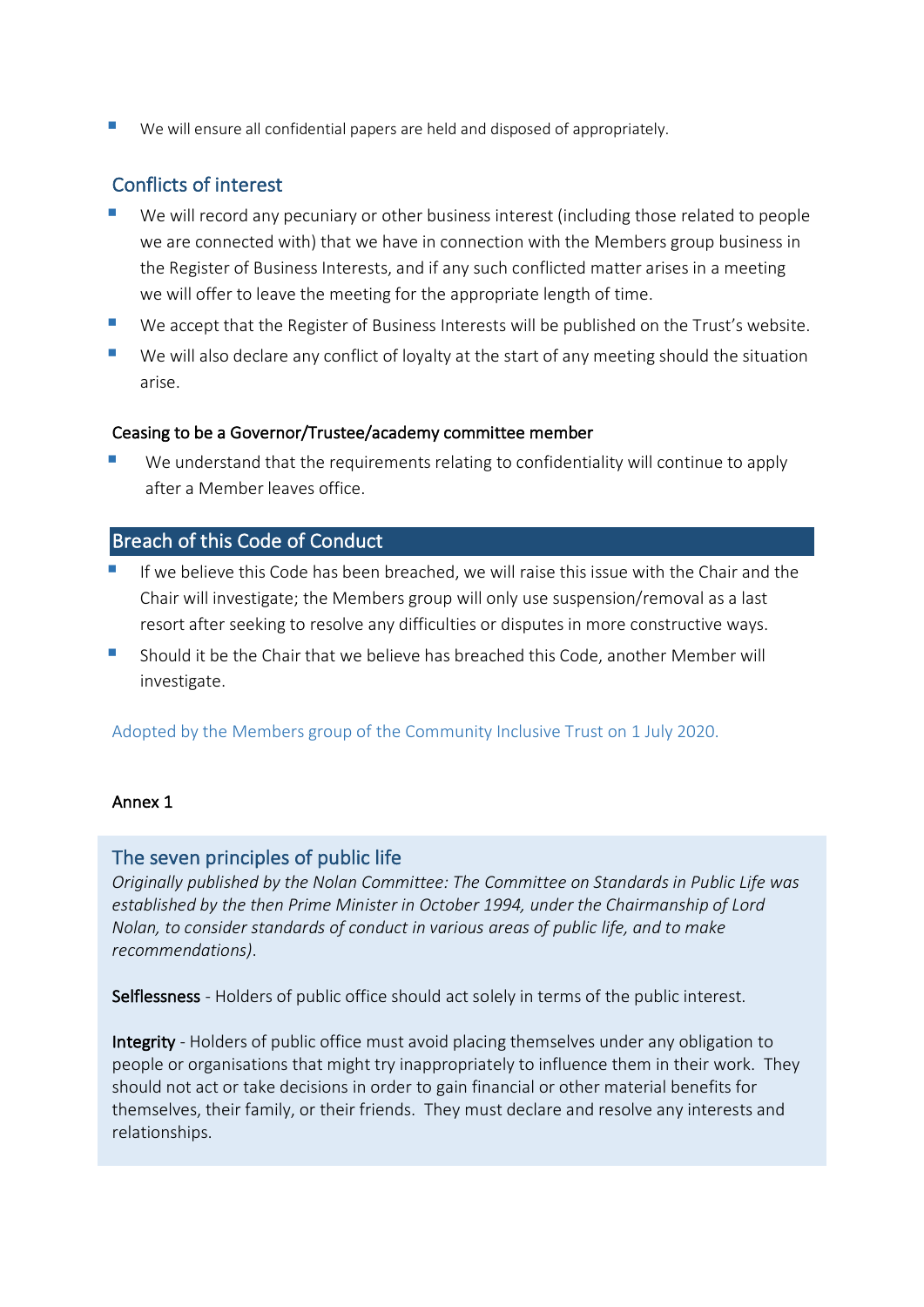Objectivity - Holders of public office must act and take decisions impartially, fairly and on merit, using the best evidence and without discrimination or bias.

Accountability - Holders of public office are accountable to the public for their decisions and actions and must submit themselves to the scrutiny necessary to ensure this.

Openness - Holders of public office should act and take decisions in an open and transparent manner. Information should not be withheld from the public unless there are clear and lawful reasons for so doing.

Honesty – Holders of public office should be truthful.

Leadership – Holders of public office should exhibit these principles in their own behaviour. They should actively promote and robustly support the principles and be willing to challenge poor behaviour wherever it occurs.

#### Annex 2

#### The Framework for Ethical Leadership in Education

*The Ethical Leadership Commission has developed the following Framework for Ethical Leadership to help school leaders take difficult decisions. As important as the language is, these aren't just fine words, they are meant to support a culture in which ethical decision making can flourish.* 

- 1. Selflessness School and college leaders should act solely in the interest of children and young people.
- 2. Integrity School and college leaders must avoid placing themselves under any obligation to people or organisations that might try inappropriately to influence them in their work. Before acting and taking decisions, they must declare and resolve openly any perceived conflict of interest and relationships.
- 3. Objectivity School and college leaders must act and take decisions impartially and fairly, using the best evidence and without discrimination or bias. Leaders should be dispassionate, exercising judgement and analysis for the good of children and young people.
- 4. Accountability School and college leaders are accountable to the public for their decisions and actions and must submit themselves to the scrutiny necessary to ensure this.
- 5. Openness School and college leaders should expect to act and take decisions in an open and transparent manner. Information should not be withheld from scrutiny unless there are clear and lawful reasons for so doing.
- 6. Honesty School and college leaders should be truthful.
- 7. Leadership School and college leaders should exhibit these principles in their own behaviour. They should actively promote and robustly support the principles, and